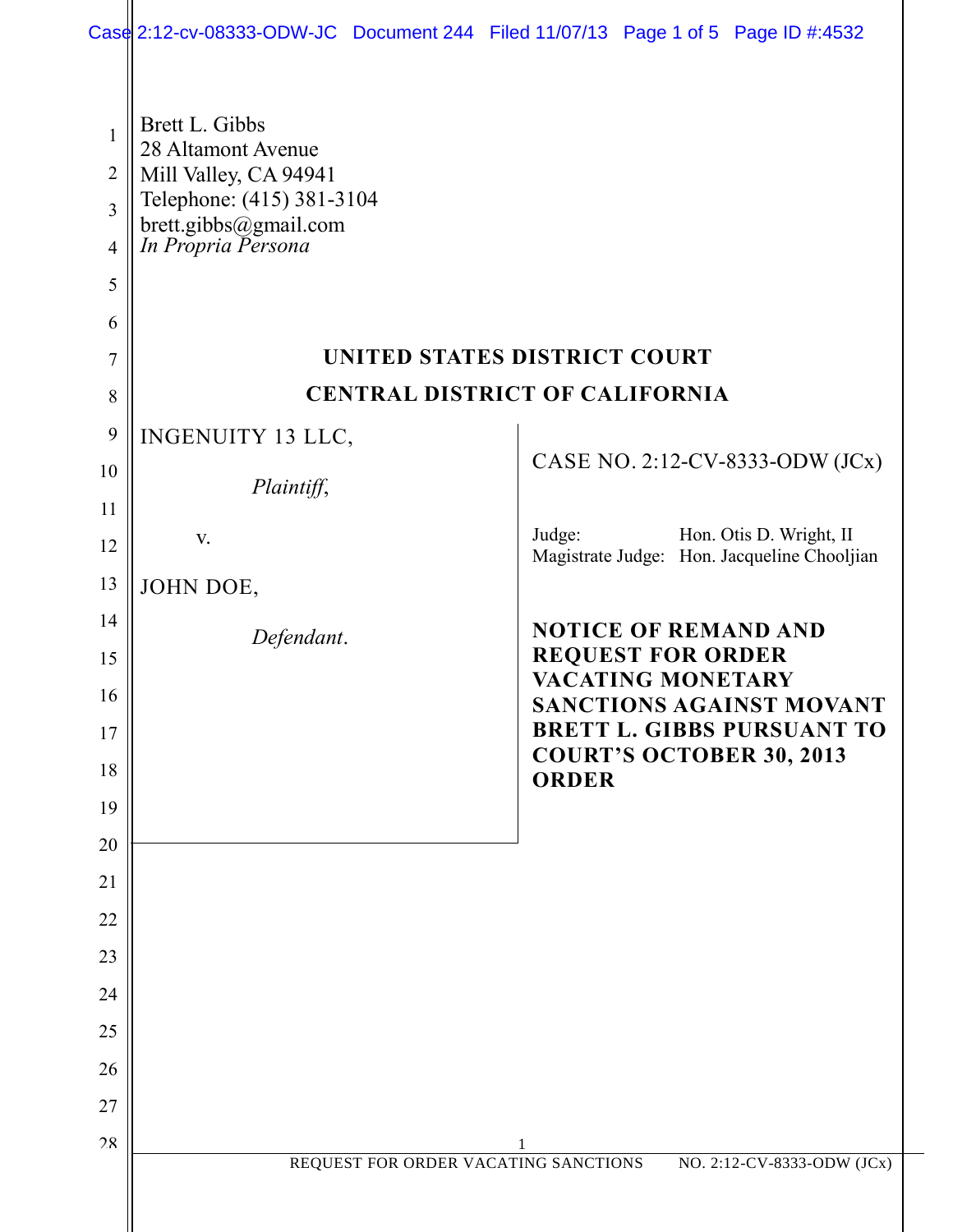Attorney Brett L. Gibbs, *in propria persona,* files this request for an order vacating the sanctions imposed on him in the Court's May 6, 2013 Order Issuing Sanctions. In support of this motion, Gibbs presents the following:

7

8

9

11

1

2

On May 6, 2013, the Court ordered sanctions in the amount of \$81,319.72 on John Steele, Paul Hansmeier, Paul Duffy (the "Prenda Principals"), AF Holdings LLC, Ingenuity 13, LLC, Prenda Law, Inc. and Gibbs. (ECF No. 130) The Court ruled that all of the sanctioned parties were jointly and severally liable for the full amount of the sanctions. Each of the sanctioned parties, including Gibbs, filed a timely appeal of the Sanctions Order with the Ninth Circuit Court of Appeals.

10 12 13 14 15 16 On October 17, 2013, Gibbs filed a Motion for Indicative Ruling Vacating May 6, 2013 Sanctions against him. (ECF No. 240) Defendant filed his opposition to this motion on October 28, 2013. (ECF No. 241) On October 30, 2013, the Court granted Gibbs' Motion and issued an Indicative Ruling Vacating May 6, 2013 Sanctions Against Gibbs, (ECF No. 243) and Gibbs filed a Notice of Indicative Ruling and Request for Remand and Dismissal with the Court of Appeals for the Ninth Circuit (Case No. 13-55871, Doc. No. 11-1).

17 18 19 20 21 22 23 On November 7, 2013, the Ninth Circuit "remanded [the case] to the district court for the limited purpose of enabling the district court to consider appellant's motion to vacate the May 6, 2013 order imposing sanctions on appellant," thereby restoring jurisdiction to this Court to implement its prior indicative ruling. The Ninth Circuit further set a schedule for Gibbs to "report the status of the district court proceeding..." (Case No. 13-55871, Doc. No. 13). A copy of the Ninth Circuit's Order is attached as Exhibit A.

24 25 26 27 Gibbs now respectfully requests that the Court issue an Order vacating the monetary sanctions imposed upon him in the Court's May 6 Order, pursuant to the Court's October 30, 2013 Order. Gibbs reiterates his commitment to cooperate fully with investigations into his conduct and the conduct of the other sanctioned parties.

28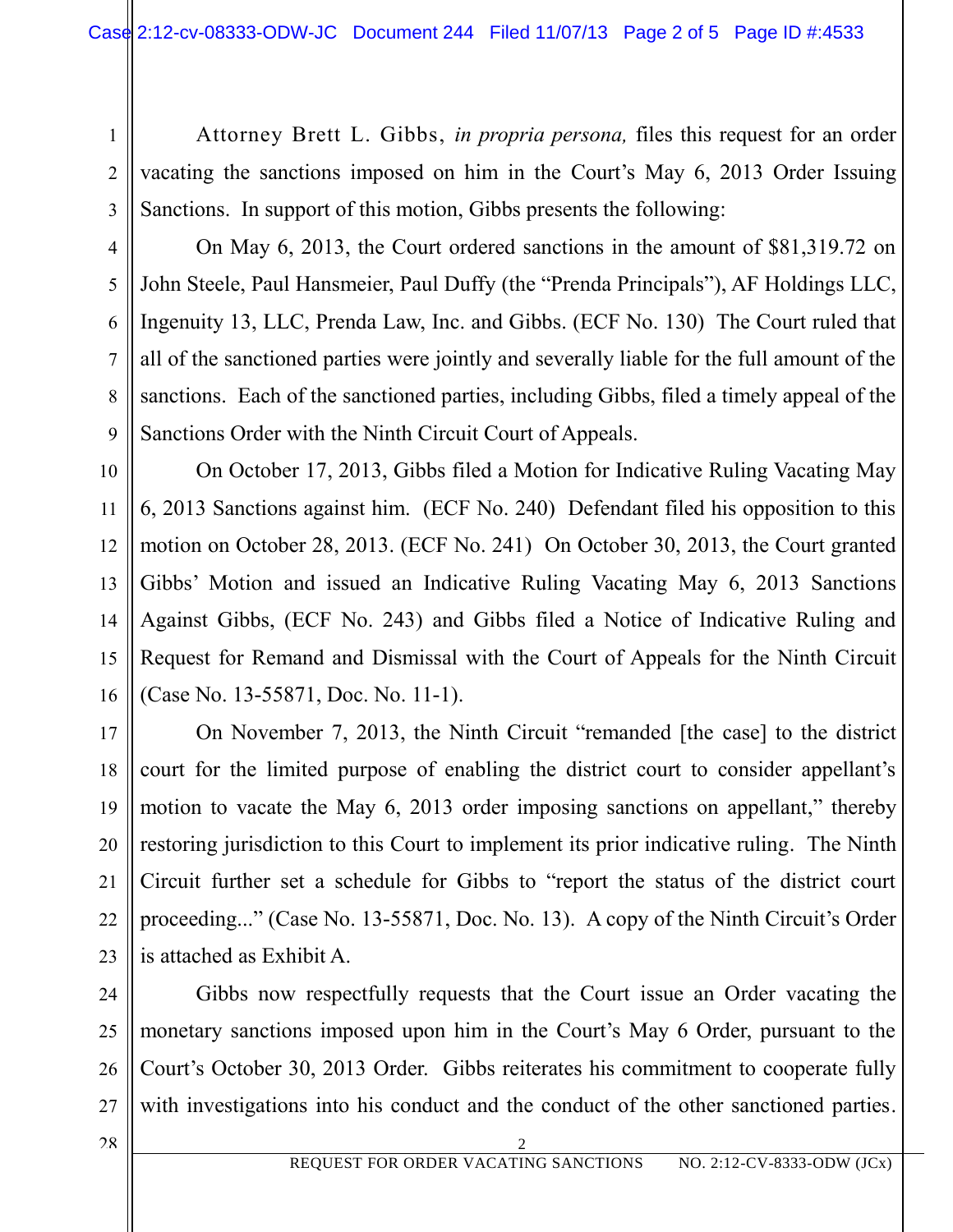2 Gibbs also reiterates his commitment to remain disassociated from the Prenda Principals.

3 5 7 10 12 13 14 Gibbs also respectfully requests that the Order Vacating Sanctions include a statement that the Court has concluded, after reconsidering the record and the arguments and new evidence presented by Gibbs, that Gibbs did not lie to the Court or ignore or disobey any Order of the Court. This statement will allow the Ninth Circuit to rely on Gibbs testimony when evaluating whether to uphold sanctions on the Prenda Principals, the Plaintiffs, and Prenda Law. Similarly, it will allow other courts which are considering sanctions against these individuals and companies to use Gibbs' testimony without having to respond to the assertion that Gibbs' testimony should not be considered because he was found to have lied to this Court. Finally, it will allow Gibbs to begin to rebuild his reputation which has been severely damaged by his much-regretted association with Steele Hansmeier PLLC, Prenda Law, Inc. and the Prenda Principals.

DATED: November 7, 2013

1

4

6

8

9

11

15

16

17

18

19

20

21

22

23

24

25

26

27

28

Respectfully submitted,

|                                      | /s/ Brett L. Gibbs<br>Brett L. Gibbs<br>28 Altamont Avenue<br>Mill Valley, CA 94941<br>In Propria Persona |                            |
|--------------------------------------|-----------------------------------------------------------------------------------------------------------|----------------------------|
|                                      |                                                                                                           |                            |
| 3                                    |                                                                                                           |                            |
| REQUEST FOR ORDER VACATING SANCTIONS |                                                                                                           | NO. 2:12-CV-8333-ODW (JCx) |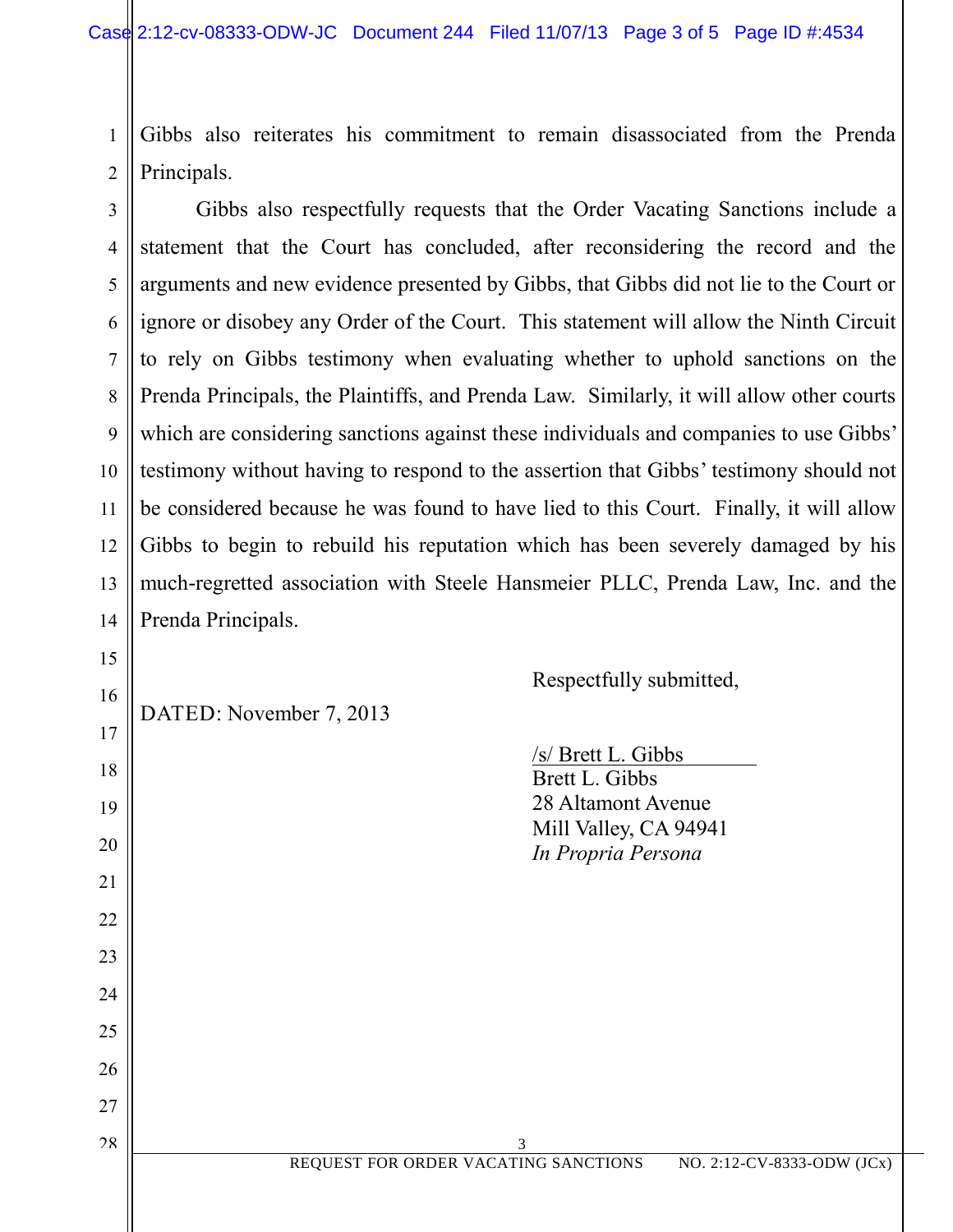1

## **CERTIFICATE OF SERVICE**

2 3 4 5 6 7 8 9 10 11 12 13 The undersigned hereby certifies that on this  $7<sup>th</sup>$  day of November, 2013, a true and correct copy of the foregoing Notice of Remand and Request to Vacate Sanctions Against Brett L. Gibbs Pursuant to Court's October 30, 2013 Order, and all attached and related documents, was filed with the Clerk of the Court for the Central District of California by using the CM/ECF system and served on all of those parties receiving notification through the CM/ECF system. Further, as to those individuals who do not or cannot access the CM/ECF system, on this  $7<sup>th</sup>$  day of November, 2013, a true and correct copy of the foregoing Notice of Remand and Request to Vacate Sanctions Against Brett L. Gibbs Pursuant to Court's October 30, 2013 Order, and all attached and related pleadings, was mailed via the U.S. Postal Service from Mill Valley, California, with first-class postage thereon fully prepaid, to the following individuals at the addresses below:

 4 REQUEST FOR ORDER VACATING SANCTIONS NO. 2:12-CV-8333-ODW (JCx) 14 15 16 17 18 19 20 21 22 23 24 25 26 27 28 Paul R. Hansmeier Alpha Law Firm LLC 900 IDS Center 80 South 8th Street Minneapolis, MN 55402 prhansmeier@thefirm.mn *In Propria Persona* Paul Duffy Prenda Law, Inc. 161 N. Clark St., Suite 3200 Chicago, IL 60601 Email: pduffy@pduffygroup.com; paulduffy2005@gmail.com *In Propria Persona* /// ///